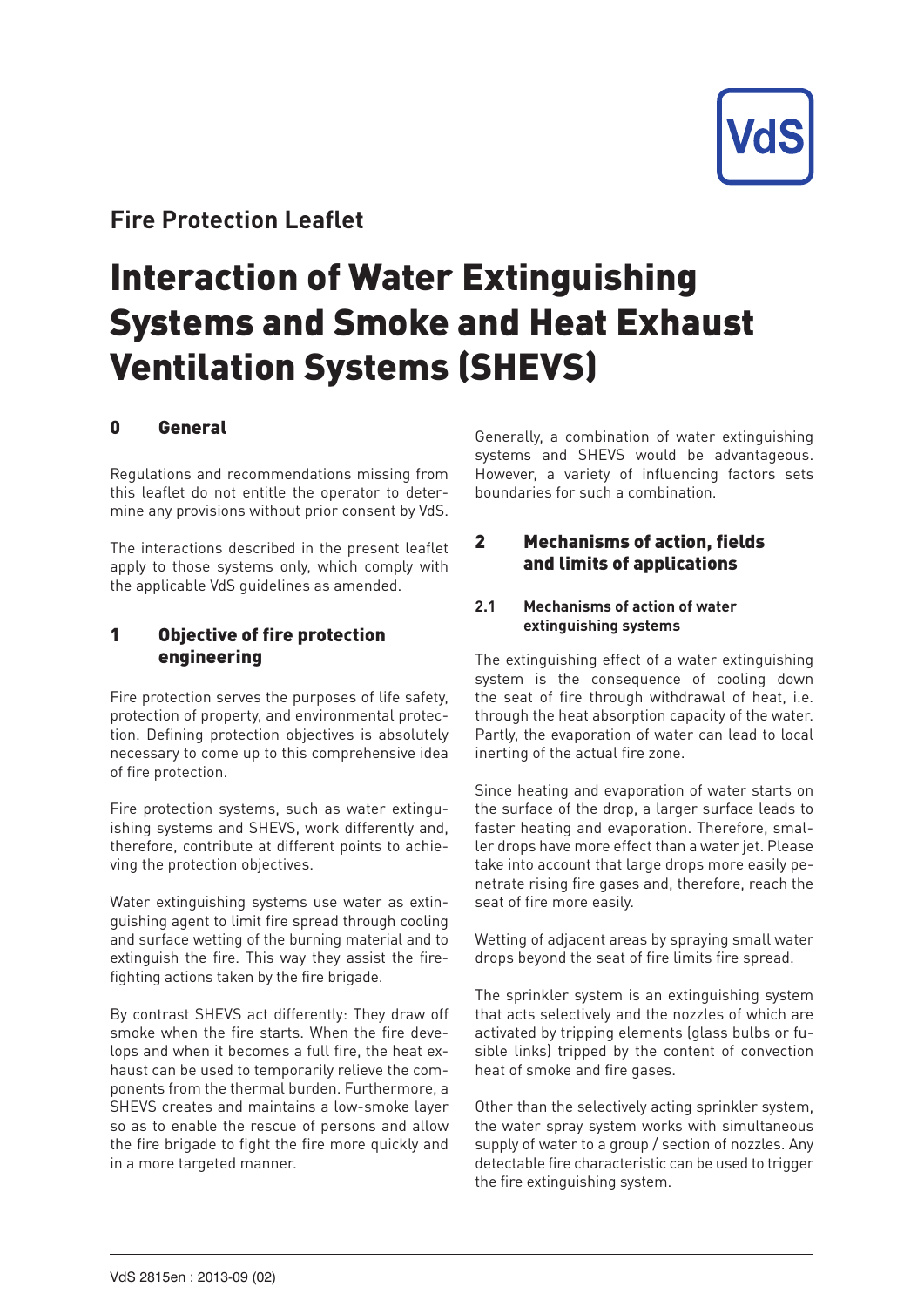Any of the aforementioned water extinguishing systems contributes to limiting fire spread, to reducing the released heat by cooling the surroundings of a seat of fire, and to reducing the formation of hazardous fire gases and hazardous substances, as well as to shielding the radiated heat by direct fire fighting – all this in combination with an immediate activation of the system for protection of life and property. Moreover, such a water extinguishing system normally releases an alarm automatically. This way it facilitates self-rescue and considerably reduces the response times of the fire service.

#### **2.2 Fields and limits of applications of water extinguishing systems**

Stationary water extinguishing systems are able to extinguish and/or control fires as required by the protection objective.

Since tripping of sprinkler systems depends on the temperature, the rise in temperature on the sprinkler itself shall be large enough. Normally, this is generated by the thermal uplift of smoke gases (plume). Thus, fires showing heavy smoke development and little heat development are adverse to an early activation. An extinguishing success is based on the condition that the water sprayed by the tripped sprinklers actually reaches the seat of fire.

The use of sprinkler systems in very high rooms provided with nothing else than ceiling protection is subject to reservation. In high rack storages additional in-rack sprinklers provide for protection.

ESFR sprinklers (Early Suppression Fast Response) use higher pressures and an increased design density compared to conventional sprinklers. By earliest activation the water shall reach the seat of fire at an early stage of development and suppress the fire.

Water spray systems can be used in high rooms, in areas of rapid fire spread, as well as in bulk stores.

Fine water spray systems generate small water drops thus improving the heat absorption. Local inerting of the seat of fire by evaporating water drops could be an additional effect. Pay attention to the fact that such systems with very small drops can become ineffective or be of a limited extinguishing effect only, should the air flow rate be higher.

### **2.3 Mechanisms of action of SHEVS**

SHEVS remove the combustion products smoke and heat and thus create a low-smoke layer in the protection zone. Natural smoke exhaust is based on the thermal uplift of smoke gas (plume) arising as a result of the lower density of hot smoke gases compared to the colder ambient air. The heat development of the fire causes the smoke gas to rise towards the ceiling of the fire room. Both, the flow of smoke gas through the smoke and heat exhaust device and the air flow through the air inlet opening, are caused by the difference between the pressure in the fire room and the ambient air.

Powered smoke exhaust ventilation systems serve the same purpose as the natural smoke exhaust. However, here the smoke-free layer is not due to thermals only, but to the ventilating fans, which extract the smoke gases. Powered SHEVS shall be activated immediately upon the outbreak of fire,  $either$  by smoke detectors<sup>1</sup> or by staff members being permanently present and correspondingly instructed. The advantages of powered smoke exhaust ventilation systems are that they provide full volume within short and are effective with cold smoke, too. A disadvantage is that the mass flow transported by the fans is less with an increasing temperature of the smoke gases. Thus, efficiency of powered smoke exhausts at high temperature is less than that of a natural smoke exhaust.

Differential pressure systems keep the rooms, which are correspondingly specified in the fire protection concept (e.g. staircases, antechambers, corridors, escape tunnels), free from smoke by generating an overpressure, e.g. using fans.

Impulse ventilation systems are used to remove smoke from underground car parks or to ventilate them. Here, so-called jets are installed under the ceiling to thrust in an emergency against the fire smoke to guide it into a particular zone of the car park where appropriate fans exhaust it. Normally, activation is effected via the FDAS.

<sup>1</sup> In addition to smoke detectors, multi sensor detectors can be used; those do not only respond to smoke, but also to other characteristics, such as heat, provided that their response behaviour is not disadvantageous compared to that of the detectors that respond only to smoke.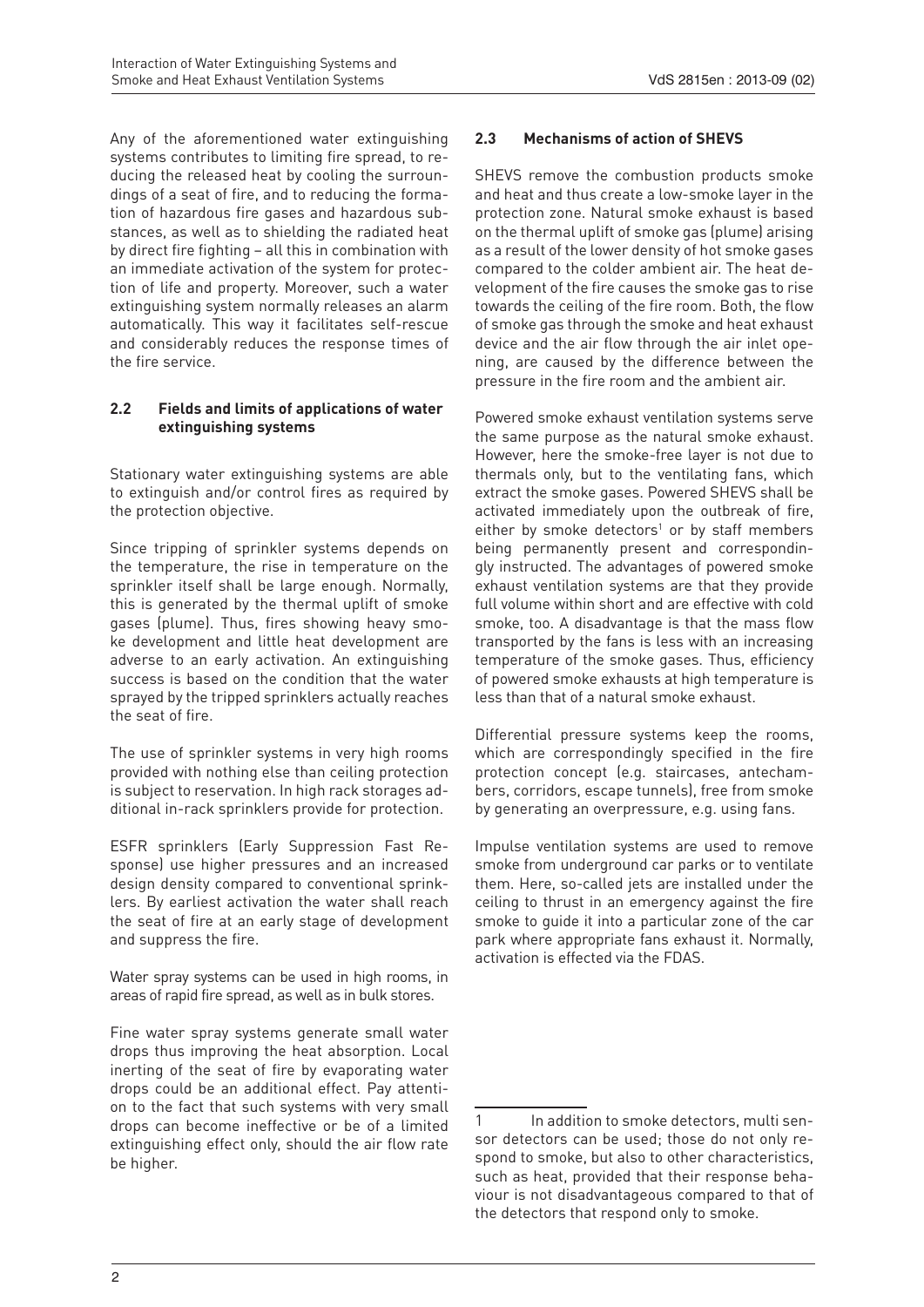#### **2.4 Fields and limits of applications of SHEVS**

SHEVS are designed to transport the smoke developing in the case of fire and the released heat from the inside of the building outwards. In the beginning of the fire development, the exhaust of smoke is of utmost importance. With development of the fire or when it has become a full fire already, heat shall be exhausted, as well, to reduce the temperature effect on load-bearing structures.

Natural SHEVS are used in single-storey buildings as well as in rooms of multi-storey buildings where the ceiling is the roof. As an alternative, the smoke can be exhausted through the side panels, too. Here, a control system featuring an integrated wind detection unit shall ensure that in the case of fire only the ventilation openings on the downwind side are opened (see the planning instructions acc. to VdS leaflet 3530).

Generally, natural SHEVS can be triggered pneumatically, or electrically, or by combination of both. Pneumatic systems are normally triggered by thermal release elements (glass bulbs), whereas electrically controlled systems can be activated by smoke detectors, or heat detectors, or a combination of both. With the use of smoke detectors we do recommend activation by coincidence detection.

Take into account that with an increasing room height and size of smoke compartments the temperature of smoke gas decreases as it mixes with ambient air.

Powered SHEVS perform up to the limit even with moderately hot smoke. They are well suited in cases where the ceiling of the corresponding room is not the roof of the building (multi-storey buildings, rooms below ground level).

Early activation of powered smoke exhausts is ensured by an FDAS. With the use of smoke detectors we do recommend activation by coincidence detection.

To become operable, differential pressure systems shall be installed in zones without any fire load. Normally, those are not protected by extinguishing systems. This is the reason why the present leaflet does not deal with differential pressure systems.

Engineering of impulse ventilation system requires special attention to the flow conditions in the area of application. Furthermore, we should put on the record that the area behind the seat of

fire seen in the direction of impulse will be completely filled with smoke shortly upon activation. Organisational measures shall be taken to guarantee that nobody stays in this zone.

## 3 Assessment of systems as to the protection objectives

The tables below show the positive contribution of a water extinguishing system and/or a SHEVS to achieve a particular protection objective. This contemplation is based on a reasonable use of the systems, i.e. taking the fields and limits of applications mentioned in Clause 2 into consideration.

#### **Protection of property**

|  |                                      | <b>Water extingu-</b><br>ishing systems                                                                                                                                                                   | <b>SHEVS</b>                                                                                                      |
|--|--------------------------------------|-----------------------------------------------------------------------------------------------------------------------------------------------------------------------------------------------------------|-------------------------------------------------------------------------------------------------------------------|
|  | <b>Damage</b><br>due to fire<br>heat | Limitation of<br>fire spread and<br>reduction in re-<br>leased heat by<br>direct fire figh-<br>ting by means<br>of immediate<br>system actua-<br>tion<br>Cooling of sur-<br>roundings of<br>the fire seat | Dissipation of<br>convection heat<br>and limitation<br>to the smoke<br>compartment                                |
|  | Damage by<br>smoke                   | Reduction of<br>formation of<br>fire gases and<br>hazardous<br>substances by<br>means of fire<br>fighting                                                                                                 | <b>Exhaustion of</b><br>fire gases and<br>limitation of<br>smoke spread<br>by means of<br>smoke com-<br>partments |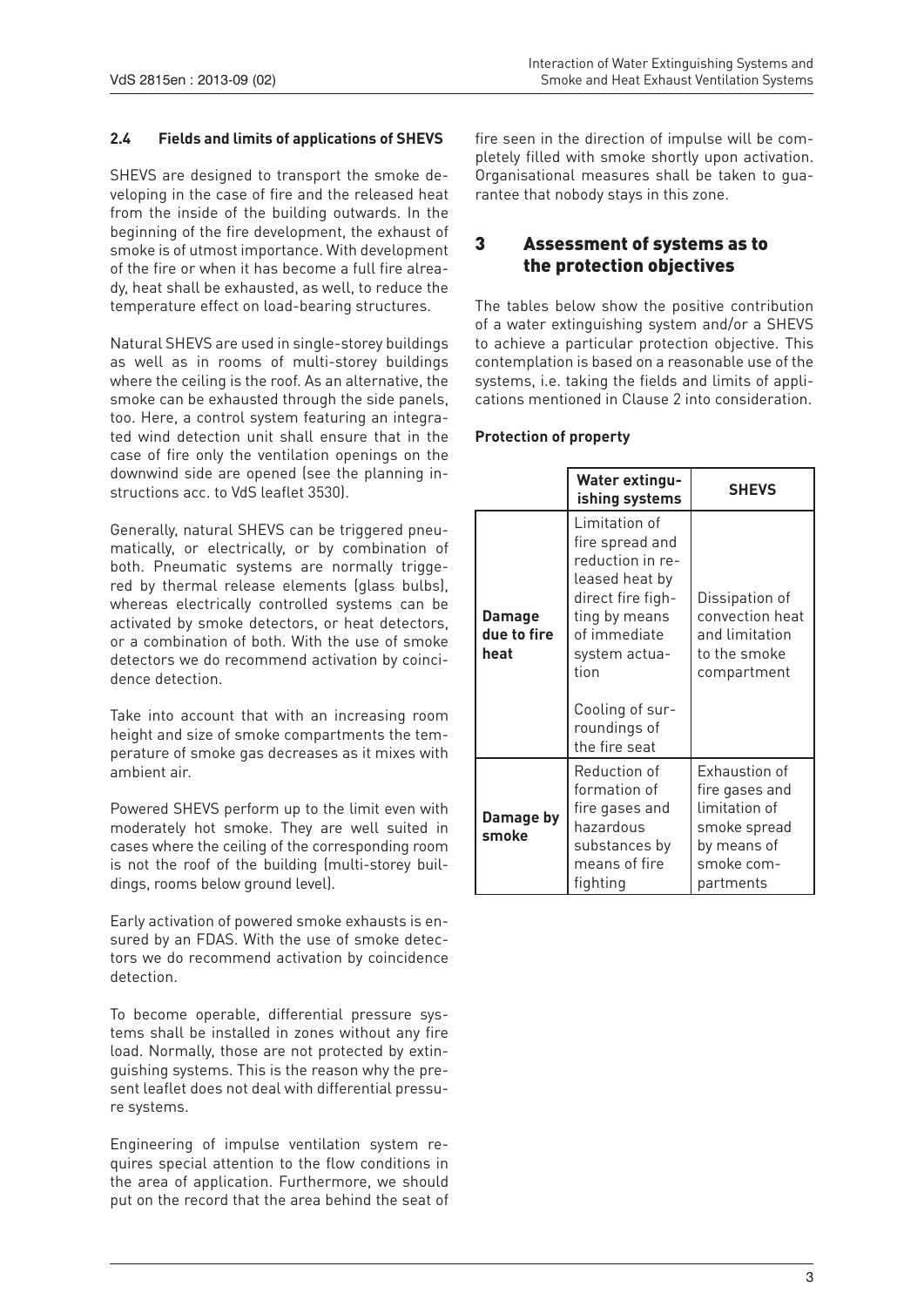#### **Life safety**

|                                                       | <b>Water extingu-</b><br>ishing systems                                                                                                               | <b>SHEVS</b>                                                                                |  |
|-------------------------------------------------------|-------------------------------------------------------------------------------------------------------------------------------------------------------|---------------------------------------------------------------------------------------------|--|
| <b>Damage</b><br>due to fire<br>heat                  | Reduction of<br>heat released by<br>fire, slowing of<br>the rate of fire<br>spread in the<br>room                                                     | Dissipation of<br>convection heat<br>and limitation<br>to the smoke<br>compartment          |  |
| <b>Assurance</b><br>of escape<br>and rescue<br>routes | Limitation of<br>fire and fire<br>spread<br>Reduction in<br>formation of<br>hazardous<br>substances by<br>means of fire<br>fighting                   | Creation of low-<br>smoke layer to<br>facilitate self-<br>rescue                            |  |
| Combu-<br>stion<br>residues                           | Reduction in<br>formation of<br>hazardous<br>substances by<br>means of fire<br>fighting                                                               | Indirect con-<br>tribution by<br>supporting the<br>actions taken by<br>the fire brigade     |  |
| Fire<br>fighting                                      | Direct fire figh-<br>ting by early<br>release of the<br>system; limita-<br>tion of fire and<br>support of the<br>actions taken by<br>the fire brigade | Low-smoke<br>layer supports<br>the actions ta-<br>ken by the fire<br>brigade                |  |
| <b>Release of</b><br>hazardous<br>substances          | Reduction of<br>fire gases ha-<br>zardous to life<br>by means of fire<br>fighting                                                                     | Exhaustion of<br>fire gases ha-<br>zardous to life<br>and creation<br>of low-smoke<br>layer |  |

## 4 Combination of system types

#### **4.1 Basic factors**

For any combination of different systems consider mutual effects. A possible effect mainly depends on the method of system actuation.

The release of sprinkler systems is caused by temperature. In addition to the release temperature, the response sensitivity of the sprinkler (RTI value) is decisive. Water spray systems are released by detection of several fire characteristics (smoke, heat, radiation).

The release sequence results from the combination of different release options of the smoke and heat exhaust (smoke detector, thermal element, manual triggering). Therefore, different protection objectives are achieved.

If the smoke exhaust is to be activated early, the SHEVS can be activated before the extinguishing system, e.g. by means of smoke detectors.

To prevent an aisle effect, i.e. deviation of hot fire gases away from the sprinkler nozzles located above the seat of fire, the applicable guidelines shall be complied with.

If protection of property gets top priority, the SHEVS ought to be triggered only selectively as a single unit when being activated by a smoke detector combined with a sprinkler system. In this case an automatic group-triggering of the SHEVS is not recommendable.

An almost simultaneous activation of both systems is possible, e.g. for the combination of a water spray system and a powered SHEVS and/or a SHEVS with smoke detectors, if realised by triggering of the powered SHEVS through the water spray valve station or by coupled triggering with smoke detectors, respectively.

The moment of activation after manual triggering is not defined. Only authorised persons shall manually trigger fine water spray systems and ESFR systems.

With powered SHEVS triggered by an FDAS, the aisle effect shall be avoided as well.

With powered SHEVS the hot fire gases are drawn off the fire room through fans and ducts. The resulting air velocity is higher than with natural smoke exhaust. Such air flows may adversely affect the extinguishing effect of an extinguishing system. If a powered SHEVS is installed, this ought to be activated manually by the fire service. If a powered smoke exhaust is required, activation ought to be connected to triggering of the sprinkler system. If triggering takes place via a CIE, it ought to be pointed out that this can impair proper functioning. If this is part of the overall concept, VdS takes for granted that the fire protection concept allows for the changes in the release behaviour.

To ensure that the sprinkler is always within a layer of hot smoke gases, smoke curtains for compartmentation are required where the smoke compartment exceeds a size of 2,000 sqm.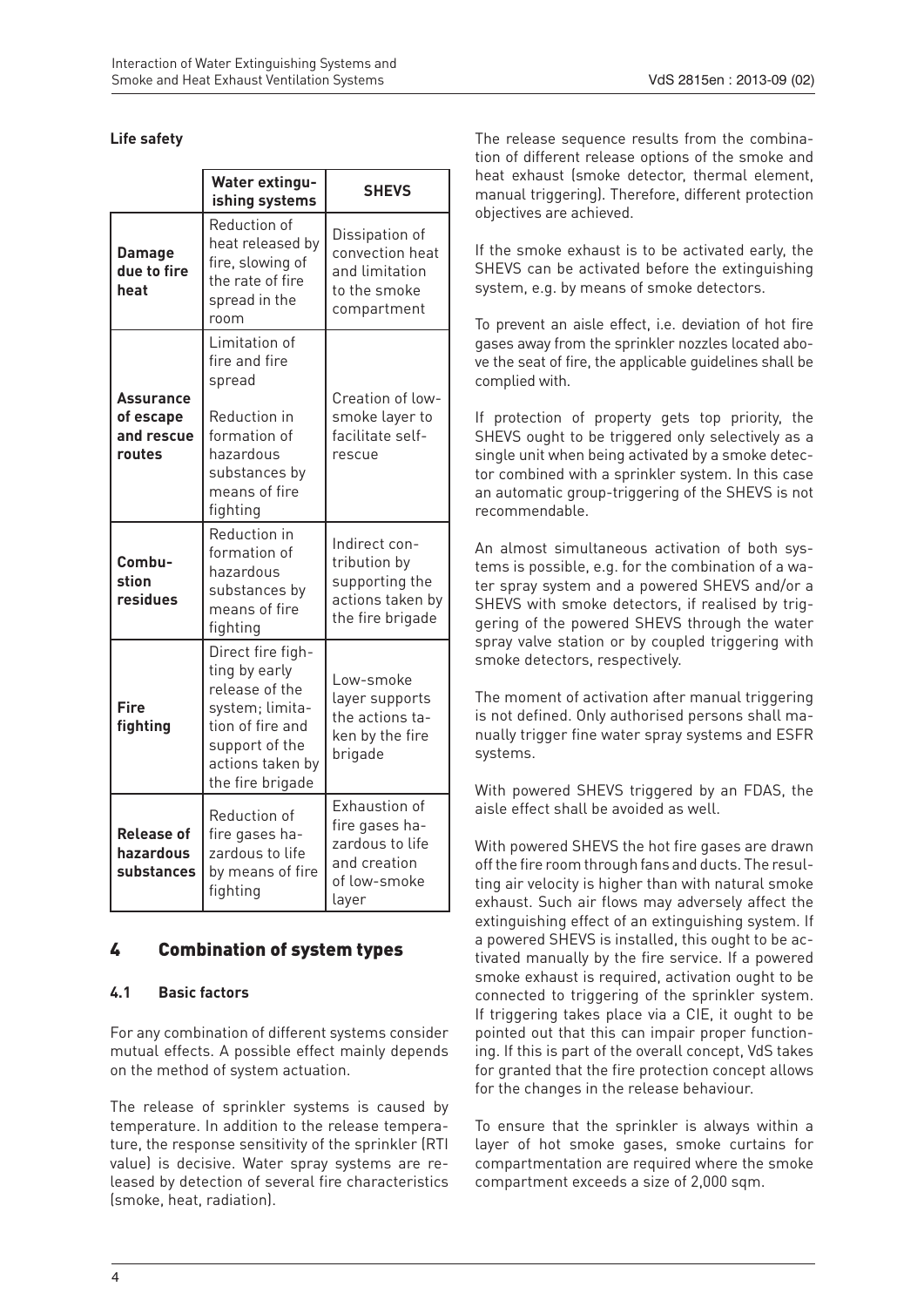The air velocity resulting from a differential pressure system and sprinklers is not high. Therefore, this combination is considered to be uncritical.

The jets of impulse ventilation systems generate air flows of partly high velocities which could adversely affect the spray patterns of corresponding sprinklers or could trigger too many sprinklers around the seat of fire. This shall be taken into consideration for engineering of an impulse ventilation system. Furthermore, it is highly probable that around the suction unit sprinklers beyond the fire zone will operate, which could adversely affect the effectiveness of the sprinkler system. In addition, the geometry of the building and the installations in ceilings affect the air flow. So far VdS has not attended any fire tests under such conditions and, consequently, cannot make any concrete statement in this regard. Therefore, VdS recommends manual release of the impulse ventilation system by the fire service. From the point of view of VdS, an impulse ventilation system is no adequate substitute for an extinguishing system or any structural separation.

With ESFR, an adverse effect on the system by the smoke exhaust cannot be excluded. Therefore, a combination does not make sense either. Automatic release of the smoke exhaust in combination with ESFR sprinklers is not allowed. Powered smoke exhausts should always be activated manually by the fire brigade.

A combination of a fine water spray system with a SHEVS is critical. The proof of effectiveness of VdS-approved fine water spray systems has not covered any fire tests in combination with SHEVS, so far.

This combination involves the risk that the air flow leads to deviation of small drops and, this way, considerably reduces the system's effectiveness. This combination is possible if the SHEVS is triggered manually. On the basis of a corresponding proof of effectiveness (e.g. fire tests), exceptions are possible in particular cases.

#### **4.2 Effects of water extinguishing systems on the effectiveness of SHEVS**

Upon activation of a water extinguishing system, the following water distribution causes certain damping of the up-flow of hot gases around the seat of fire. The degree of cooling of the fire gases, particularly near the ceiling, is decisive for a thermal triggering of SHEVS and for natural exhaust of fire gases.

The degree of cooling of the fire gases depends on the corresponding spray patterns of the sprinklers or nozzles used. Among other things the size and the velocity of drops falling through the rising hot fire gases determine the spray pattern. Air friction and the thermal uplift of fire gases counteract the falling of drops. The size of drops, the operating pressure, and the geometry of nozzles damp the initial motion. As the drop is subject to heating and vaporisation, its mass and volume are changing continuously.

Using nozzles of downward spray pattern and conventional drop size leads to less cooling of the fire gases above the nozzles. Here, a heat flow of sufficient intensity reaches the ceiling area to cause early thermal release of the smoke and heat exhaust device and maintain convection of the fire gases through the SHEVS.

Fine water spray systems work with small drops emerging at high velocity and being of little mass which then are subject to quick slowing down. The resulting water mist causes considerable cooling of the fire gases close to the ceiling and thus prevents thermal triggering of the smoke and heat exhaust device. Cooling of the smoke gases reduces the volume, which again may have a positive effect on the effectiveness of the powered SHEVS.

The table below lists possible combinations for standard cases in consideration of the above.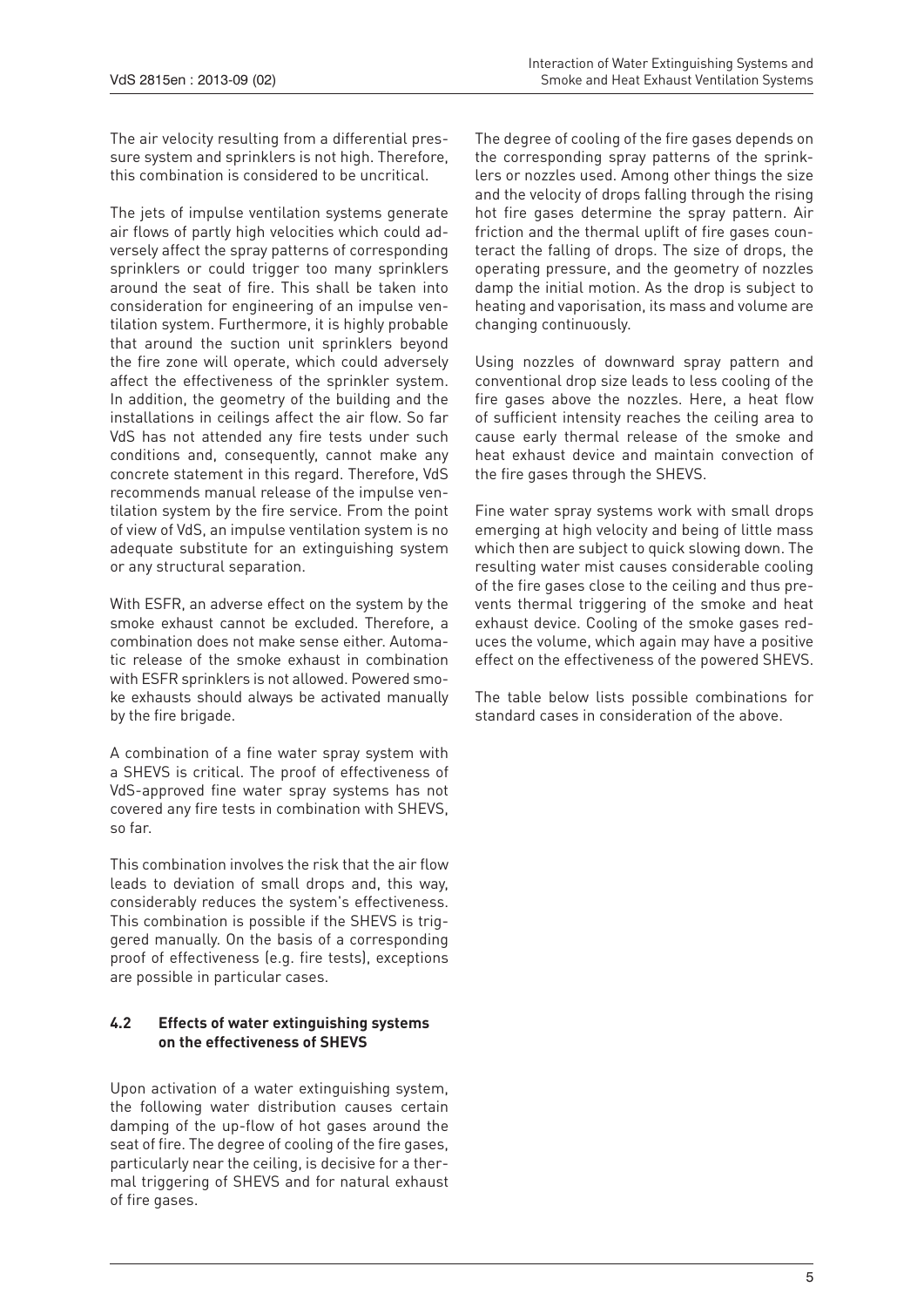#### **4.3 Table of possible combinations**

|                                                                      | <b>Sprinklers</b>                      | <b>ESFR</b>                                                                                    | <b>Water spray</b>                     | Fine water spray                                                                               |
|----------------------------------------------------------------------|----------------------------------------|------------------------------------------------------------------------------------------------|----------------------------------------|------------------------------------------------------------------------------------------------|
| <b>Powered SHEVS</b><br><b>FDAS</b>                                  | Combination<br>possible <sup>2</sup>   | Combination<br>not permitted                                                                   | Combination<br>possible <sup>2,3</sup> | Prove effective-<br>ness by fire tests                                                         |
| <b>Powered SHEVS</b><br><b>Manual</b><br>activation                  | Combination<br>possible <sup>2</sup>   | Combination<br>possible <sup>2</sup><br><b>Activation by fire</b><br>brigade only <sup>4</sup> | Combination<br>possible <sup>2</sup>   | Combination<br>possible <sup>2</sup><br><b>Activation by fire</b><br>brigade only <sup>4</sup> |
| <b>Natural SHEVS</b><br>Detection via<br>smoke detectors             | Combination<br>possible <sup>1,2</sup> | Combination<br>not permitted                                                                   | Combination<br>possible <sup>2,3</sup> | Prove effective-<br>ness by fire tests                                                         |
| <b>Natural SHEVS</b><br><b>Activation via</b><br>thermal<br>elements | Combination<br>possible <sup>2</sup>   | Combination<br>not permitted                                                                   | Combination<br>possible <sup>2</sup>   | Prove effective-<br>ness by fire tests                                                         |
| <b>Natural SHEVS</b><br><b>Manual</b><br>activation                  | Combination<br>possible                | Combination<br>possible <sup>2</sup><br><b>Activation by fire</b><br>brigade only <sup>4</sup> | Combination<br>possible <sup>2</sup>   | Combination<br>possible <sup>2</sup><br><b>Activation by fire</b><br>brigade only <sup>4</sup> |

1 take into account when arranging sprinklers, e.g. by reducing distance to ceiling to max. 15 cm

- 2 take into account the air flow
- 3 smoke exhaust and extinguishing zone shall be identical, activation of powered/natural SHEVS via water spray alarm valve station, detailed case-by-case analysis necessary, if the overall area of operation of the extinguishing system comprises several group areas of operation, or if there are several extinguishing systems in one zone, e.g. sprinkler and water spray system

4 e.g. by key switch